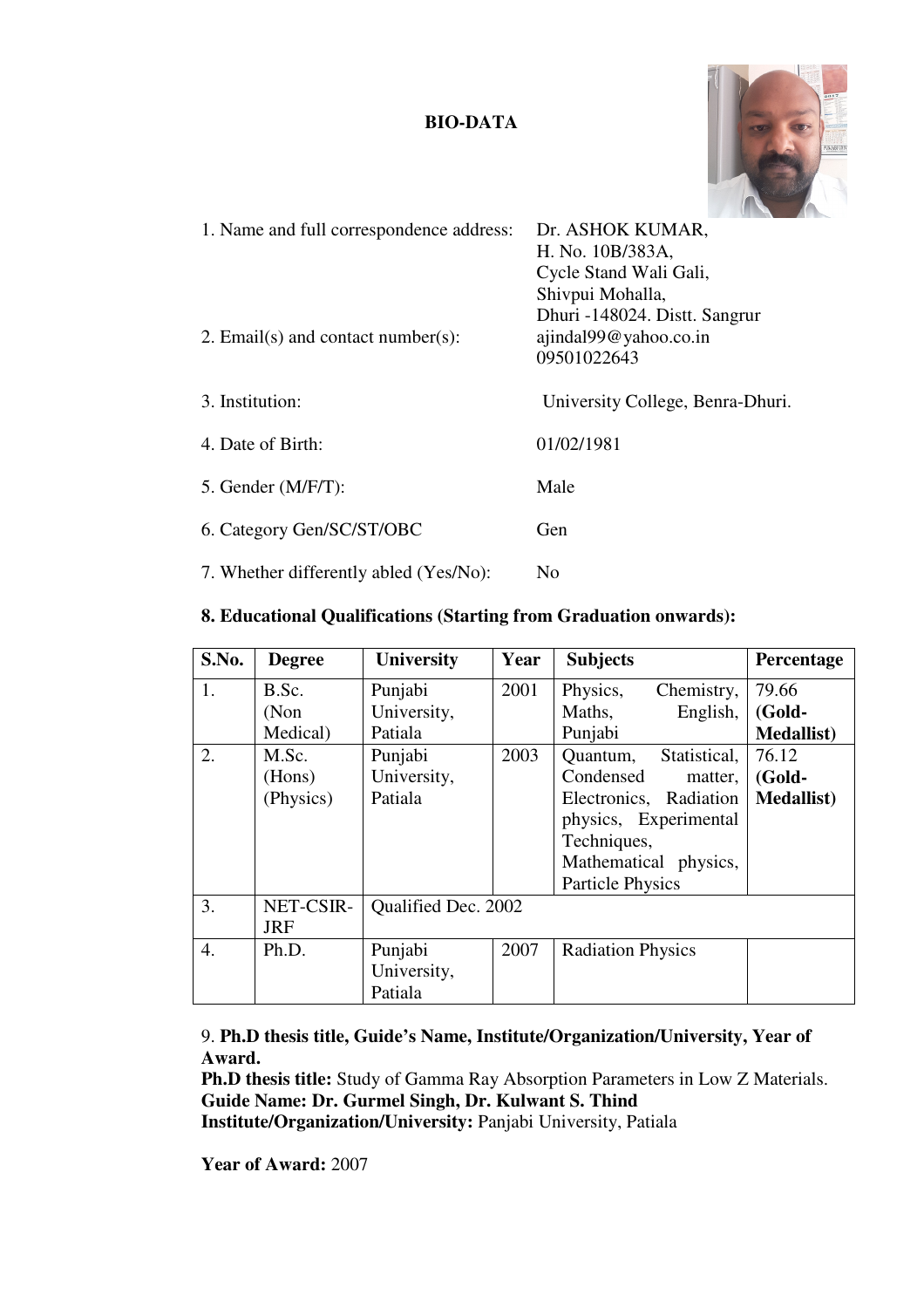| S.No. | Position held         | Name of Institute                                                                                                                                 | From             | To         | Pay Scale                   |
|-------|-----------------------|---------------------------------------------------------------------------------------------------------------------------------------------------|------------------|------------|-----------------------------|
| 1.    | Lecturer<br>(regular) | DAV College Abohar                                                                                                                                | 27.06.2004       | 0307.2006  | Rs. 8000-<br>13500          |
| 2.    | A.P. (Physics)        | Punjabi University<br>College of Engineering<br>and Management,<br>Rampura Phul                                                                   | 0307.2006        | 04-06-2013 | 15600-<br>39100 AGP<br>6000 |
| 3.    | A.P. (Physics)        | Punjab Institute of<br>Technology, Mansa<br>(a constituent college of<br>Maharaja Ranjit Singh<br><b>State Technical</b><br>University, Bathinda) | $05 - 06 - 2013$ | 08-01-2016 | 15600-<br>39100 AGP<br>8000 |
| 4.    | A.P. (Physics)        | Punjabi University<br>College of Engineering<br>and Management,<br>Rampura Phul                                                                   | 08.01.2016       | 08.06.2017 | 15600-<br>39100 AGP<br>7000 |
| 5.    | A.P. (Physics)        | University College, Benra                                                                                                                         | 08.06.2017       | Till date  |                             |

# **10. Work experience (in chronological order).**

# **11. Professional Recognition/ Award/ Prize/ Certificate, Fellowship received by the applicant.**

| S.No. | <b>Name of Award</b>                        | <b>Awarding agency</b> | Year       |
|-------|---------------------------------------------|------------------------|------------|
| 1.    | State merit certificate in $10^{\text{th}}$ | <b>PSEB, Mohali</b>    | 1996       |
|       | class                                       |                        |            |
| 2.    | State merit certificate for $10^{th}$       | PSEB, Mohali           | 1998       |
|       | position in the order of merit of           |                        |            |
|       | $10+2$ in the punjab state                  |                        |            |
| 3.    | Gold medal for $1st$ Position in            | Punjabi University,    | 2001       |
|       | BSc. in Punjabi University,                 | Patiala.               |            |
|       | Patiala.                                    |                        |            |
| 4.    | Gold medal for $1st$ Position in            | Punjabi University,    | 2001       |
|       | BSc. in the subject of                      | Patiala.               |            |
|       | Punjabi<br>Mathematics<br>in                |                        |            |
|       | University, Patiala. Medal                  |                        |            |
| 5.    | Gold medal for $1st$ Position in            | Punjabi University,    | 2003       |
|       | M.Sc. in Punjabi University,                | Patiala.               |            |
|       | Patiala.                                    |                        |            |
| 6.    | Qualified CSIR JRF-NET                      | <b>CSIR</b>            | Dec., 2002 |
|       |                                             |                        |            |
| 7.    | J.R.F. under C.S.I.R at Panjabi             | <b>CSIR</b>            | 2003-2004. |
|       | University, Patiala.                        |                        |            |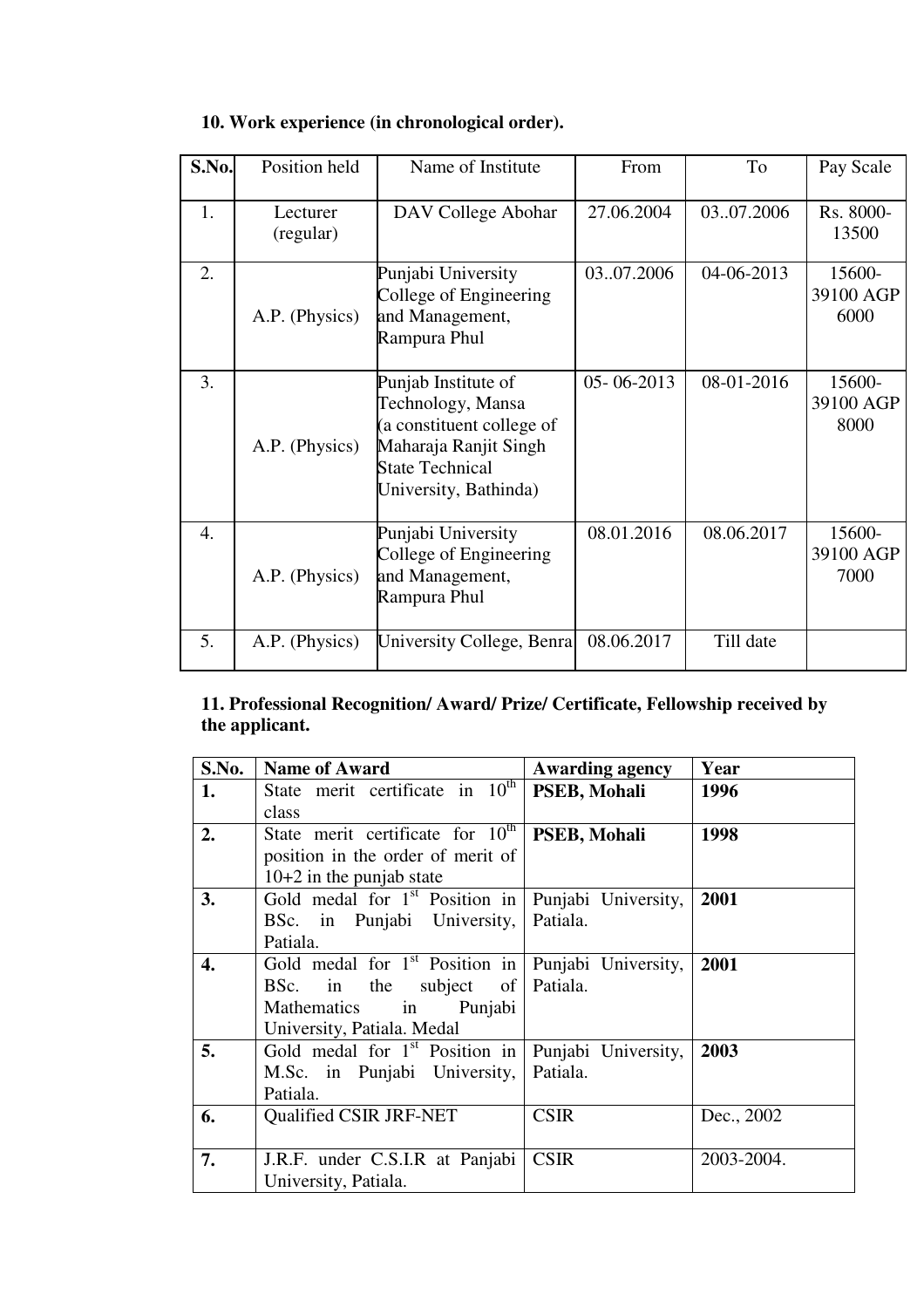### **Research Papers in National/International Journals:**

- 1. Energy and chemical composition dependence of mass attenuation coefficients of building materials. Charanjeet Singh, **Ashok Kumar,** Tejbir Singh and Gurmel S. Mudahar *Ann. Nucl. Energy* **31** (2004) 1199.
- 2. Simultaneous effect of collimator size and absorber thickness on the gamma ray buildup factor Charanjeet Singh, Gurdeep S. Sidhu, **Ashok Kumar**, Parjit S. Singh and Gurmel S. Mudahar. *Ind. J. Pure and Appl. Phys.* **22** (2004) 475
- 3. Variation of photon intensities in transmitted photon spectra of  ${}^{60}$ co as a function of dimensions of soil medium. Charanjeet Singh, Gurdeep S. Sidhu, **Ashok Kumar**, Tejbir Singh, Parjit S. Singh. and Gurmel S. Mudhahar. *Radiation Measurements* **39** (2004) 451
- 4**.** Molar extinction coefficients for some commonly used solvents. **Ashok Kumar**, Sukhpal Singh, Gurmel S. Mudahar and K. S. Thind. *Radiat. Phys. Chem.* 75 (2006) 737.
- 5. Studies on effective atomic numbers and electron densities in some commonly used solvents. **Ashok Kumar**, Sukhpal Singh, Gurmel S. Mudahar and K. S. Thind.  *Nucl. Sci. Engg.* 155(2007) 1–7
- 6. A study of buildup factor under different geometrical conditions for 1332 keV gamma rays. **Ashok Kumar**, Sukhpal Singh, Gurmel S. Mudahar and K. S. Thind.  *Asian J. Chem*. 18 (2006) 3348*.*
- 7. Mass attenuation coefficient studies in flyash materials. Sukhpal Singh, **Ashok Kumar**, Gurmel S. Mudahar and K. S. Thind. Asian J. Chem. 18 (2006) 3314.
- 8**.** Barium-Borate-Flyash Glasses: As Radiation Shielding Materials. Sukhpal Singh, Gurmel S. Mudahar, **Ashok Kumar**, Devinder Singh and Kulwant Singh Thind. Nucl. Instrum. Meth. B 266 (2008) 140-146.
- 9. Two media method: an alternative methodology for the measurement of attenuation coefficients of irregular shaped samples. Sukhpal Singh, Ashok Kumar, Kulwant S. Thind & Gurmel S. Mudahar Nucl. Sci Engg. 159 (2008) 1-8
- 10. Measurement of linear attenuation coefficients of irregular shaped samples by two media method.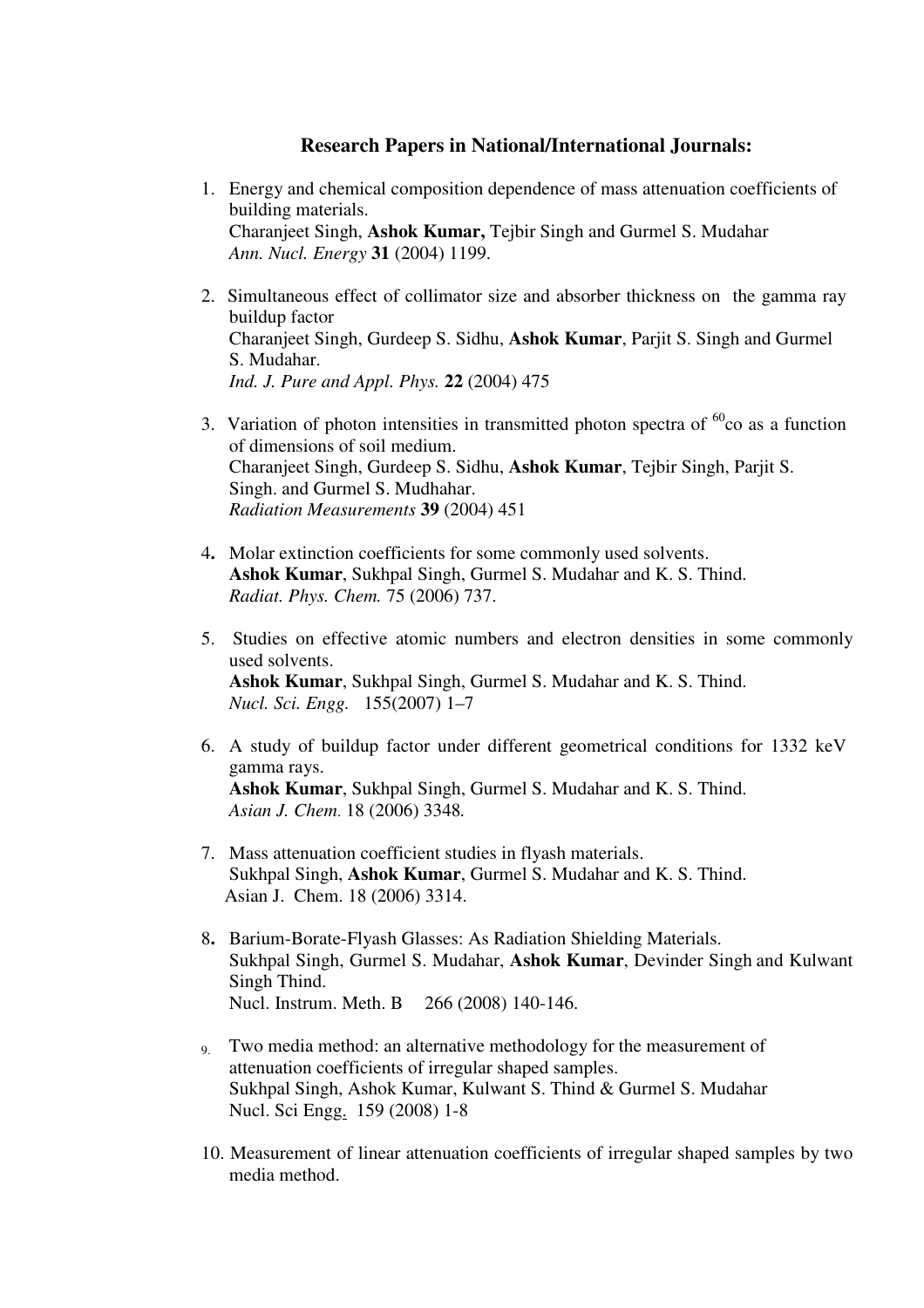Sukhpal Singh, **Ashok Kumar**, Kulwant S. Thind & Gurmel S. Mudahar Nucl. Instrum. Meth. B 266 (2008) 1116-1121

- 11. Effect of finite sample dimensions and total scattering acceptance angle on gamma ray buildup factor. *Sukhpal Singh, Ashok Kumar, Kulwant S. Thind & Gurmel S. Mudahar Annals of Nucl. Energy 35(2008)2414-2416.*
- 12. Study of CSDA and extrapolated range of electrons in some selected solvents in the energy range of 0.01-100 MeV *Ashok Kumar, B. S. Salaria, Sukhpal Singh, Balkrishan,Charanjeet Singh & Gurmel S. Mudahar Asian J. Chem. 10 (2009) 130.*

#### **Abstracts/papers in the proceedings of Symp./Conf.**

- 1. GP fitting method for calculations of buildup factors of water at low penetration depth. Charanjeet Singh, Tejbir Singh**, Ashok Kumar**, Parjit S. Singh & Gurmel S. Mudahar *15th Natl. Symp. Radiat. Phys.* (2003).
- 2. Effective atomic number studies of some low-Z materials. Charanjeet Singh, Karamjit Singh, Tejbir Singh**, Ashok Kumar**, Parjit S. Singh and Gurmel S. Mudahar. *7 th Pb. Sci. Cong.* (2004).
- 3. Effective atomic number dependence of attenuation coefficient of building materials Charanjeet Singh, **Ashok Kumar,** Gurdeep S. Sidhu , Parjit S. Singh & Gurmel S. Mudahar. *7 th Pb. Sci. Cong.* (2004).
- 4. Transmitted photon spectra of  $^{137}Cs$  through single and double layers of soil and water. Charanjeet Singh, Sukhpal Singh, **Ashok Kumar,** Parjit S. Singh & Gurmel S. Mudahar. *Natl Sym. Radiat. Meas. Appl.* (2004)
- 5. Study of absorption of 279 kev gamma rays in some commonly used solvents.  **Ashok Kumar,** Sukhpal Singh, Gurmel S. Mudahar and K. S. Thind *15th Natl. Symp. Radiat. Phys.* (2006).
- 6. Angular variation of intensity of scattered and total transmitted gamma radiations through a soil medium. Charanjeet Singh, **Ashok Kumar**, Jarnail Singh, Parjit S. Singh and Gurmel S. Mudahar  *15th Natl. Symp. Radiat. Phys.* (2006).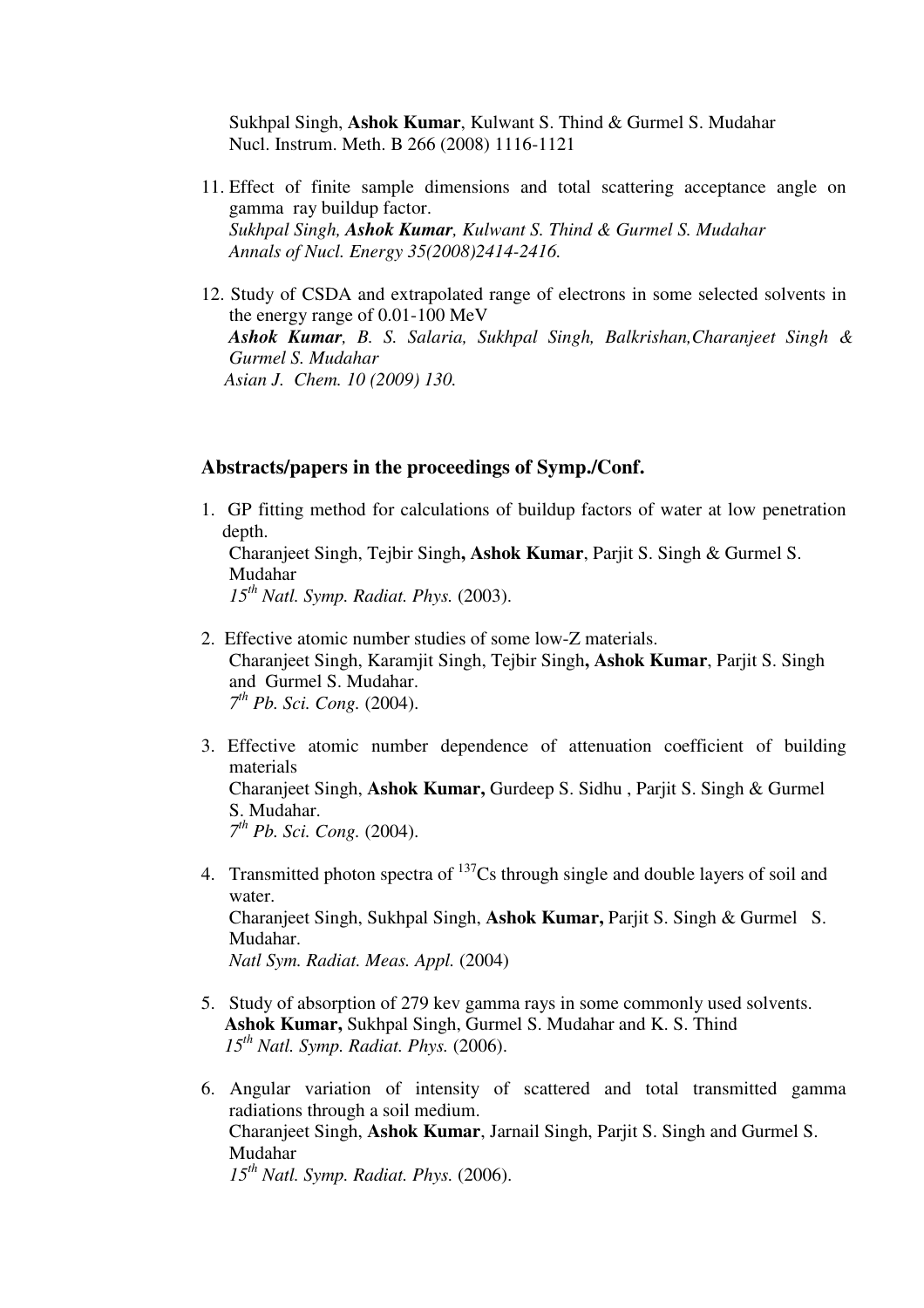- 7. Variation of transmitted gamma photon intensity through single and double layers of high volume flyash concrete (hvfc) and water Sukhpal Singh, **Ashok Kumar**, Kulwant S Thind & Gurmel S Mudahar  $10^{th}$  Pb. Sci. Cong. (Jalandhar) (2007).
- 8. Energy and chemical composition dependence of gamma ray absorption parameters in some ceramics materials **Ashok Kumar**, Sukhpal Singh, Kulwant S Thind and Gurmel S. Mudahar  $10^{th}$  Pb. Sci. Cong. (Jallandhar) (2007).
- **9.** An alternative methodology for the measurements of attenuation coefficients of irregular shaped samples Sukhpal Singh, **Ashok Kumar**, Kulwant S Thind & Gurmel S Mudahar Symp. Radiat. Sor. det. & App. (Patiala) (2007)
- 10. Attenuation coefficient measurements of aqueous solutions of some inorganic compounds

 **Ashok Kumar**, Sukhpal Singh, Kulwant S Thind & Gurmel S Mudahar Symp. Radiat. Sor. det. & App. (Patiala) (2007)

11. Simultaneous correlations of effective atomic numbers and buildup factor for some flyash concretes  **Ashok Kumar** & Gurmel S Mudahar

Natl. Symp. Radiat. Phys.Nanomat, Patiala (2011).

12. Comparative study of effective atomic numbers and buildup factor for some ceramic materials **Ashok Kumar**, Balkrishan & Gurmel S Mudahar

14th Punjab Science Congress, Longowal (2011).

- 13. Electron densities for some selected concretes. **Ashok Kumar** & Gurmel S Mudahar 2<sup>nd</sup> Natl. Conf. Advanced Mat. Radiat. Phys., Longowal (2011)
- 14. Trend reversal studies in in buildup factors for some selected ceramic materials. **Ashok Kumar**, Balkrishan & Gurmel S Mudahar National conference on "Global Upcomings in Environmen, Science and Technology" dated April 13-14, 2012 at PTU, Giani Zail Singh Campus, Bathinda.
- 15. Study of energy absorption buildup factors for biotite and mullite. **Ashok Kumar** & Gurmel S Mudahar International conference on " Emerging Trends in Physics for Environmental Monitoring and Management" dated Dec. 17-19, 2012 at Department of Physics, Punjabi University, Patiala.
- 16. Computations and studies on mass attenuation Coefficients, effective atomic numbers and energy Exposure buildup factors for glass

**Ashok Kumar,** Charanjeet Singh, Rakesh Kumar, Balkrishan, Sukhpal Singh, Gurmel S. Mudahar

International Conference on Advancements and Futuristic Trends in Mechanical and Materials Engineering (October 3-6, 2013), Punjab Technical University, Jalandhar-Kapurthala Highway, Kapurthala, Punjab-144601 (INDIA)